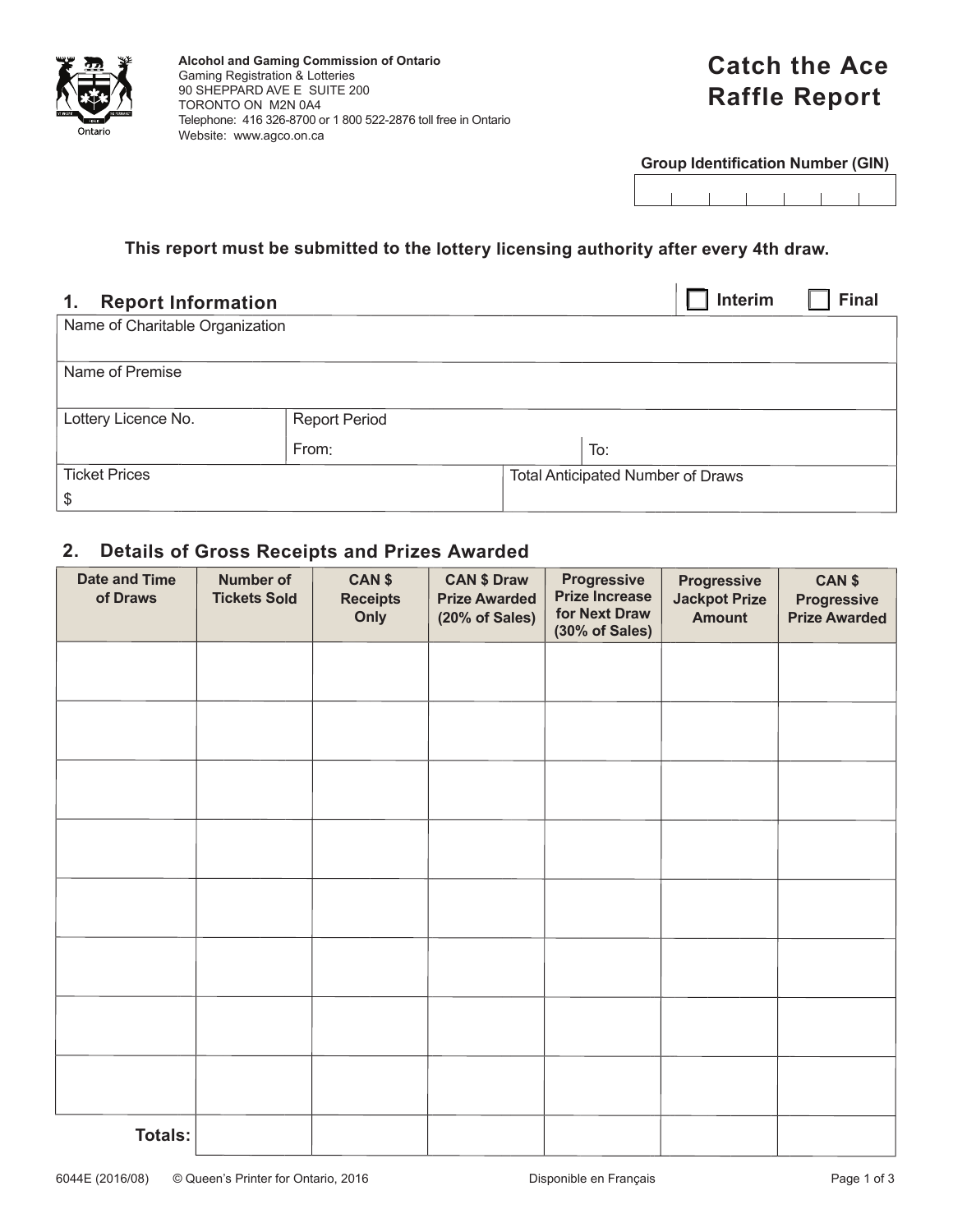### **3. Details of Prizes Paid Out**

| <b>Canadian Dollars</b>                       |                       |  |                                                             |                         |                                  |
|-----------------------------------------------|-----------------------|--|-------------------------------------------------------------|-------------------------|----------------------------------|
| <b>Total Number of</b><br><b>Tickets Sold</b> | <b>Total Receipts</b> |  | Total Draw Prizes   Total Progressive<br>prizes accumulated | lated Since Last Report | <b>Progressive Prize Accumu-</b> |
|                                               |                       |  |                                                             |                         |                                  |

**Note: Attach a list of all prize winners and winning tickets (labelled Question 3).**

#### **4. Details of Administrative Expenses**

| <b>Item</b>                                               | <b>Name and Address of Payee</b>        | <b>Cost</b> |
|-----------------------------------------------------------|-----------------------------------------|-------------|
| <b>Premises Rent</b>                                      |                                         | \$          |
| Operational Plan (security,<br>police, amoured car, etc.) |                                         | \$          |
| Licence Fee                                               |                                         | \$          |
| Other (specify)                                           |                                         | \$          |
|                                                           | Total Administrative Expenses:   \$     |             |
|                                                           | <b>Net Proceeds Derived: \$</b>         |             |
|                                                           | Progressive Carry-Over to Next Draw: \$ |             |

**Note: Attach a list of Use of Net Proceeds Derived (labelled Question 4).**

### **5. Details of Lottery Trust Account Deposit**

| Name of Financial institution in which the Trust Funds are deposited |                               |  |  |  |
|----------------------------------------------------------------------|-------------------------------|--|--|--|
| <b>Branch Name</b>                                                   | Branch Number (if applicable) |  |  |  |

#### **Branch Address**

| <b>Street Number</b> | <b>Street Name</b>                                |                          | <b>Street Type</b> |             | <b>Direction</b> |
|----------------------|---------------------------------------------------|--------------------------|--------------------|-------------|------------------|
|                      | Suite, Floor, Apt.   Lot, Concession, Rural Route | City, Town, Municipality |                    | Postal Code |                  |

#### **Canadian Funds**

| Date (YY/MM/DD) | <b>Balances</b>                          | <b>Amount (\$ CAN)</b> |
|-----------------|------------------------------------------|------------------------|
|                 | Opening Balance:   \$                    |                        |
|                 | Balance as of last Report:   \$          |                        |
|                 | Balance as of this Report: $\frac{1}{5}$ |                        |